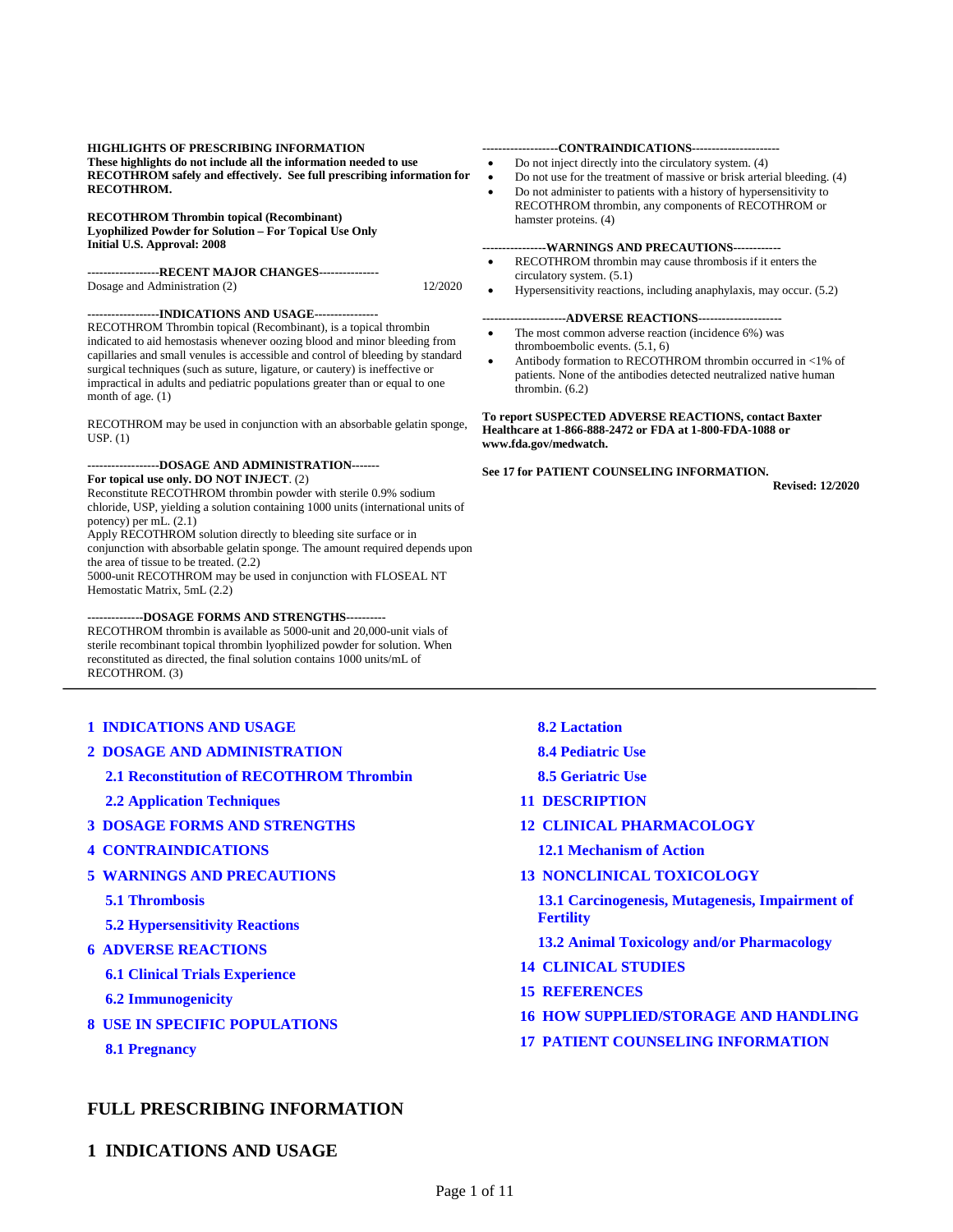<span id="page-1-2"></span>RECOTHROM Thrombin topical (Recombinant), is a topical thrombin indicated to aid hemostasis whenever oozing blood and minor bleeding from capillaries and small venules is accessible and control of bleeding by standard surgical techniques (such as suture, ligature, or cautery) is ineffective or impractical in adults and pediatric populations greater than or equal to one month of age.

<span id="page-1-0"></span>RECOTHROM may be used in conjunction with an absorbable gelatin sponge, USP.

## **2 DOSAGE AND ADMINISTRATION**

<span id="page-1-1"></span>**For topical use only.** DO NOT INJECT.

## **2.1 Reconstitution of RECOTHROM Thrombin**

The volume of reconstituted RECOTHROM thrombin required will vary depending on the size and number of bleeding sites to be treated and the method of application.

Inspect the integrity of the RECOTHROM package and contents. Do not use if the packaging or contents have been damaged or opened.

Reconstitute the lyophilized powder using the supplied diluent. Use aseptic technique when handling vials and syringes.

### 5000-unit RECOTHROM Thrombin Reconstitution

Units used herein represent international units of potency determined using a reference standard that has been calibrated against the World Health Organization Second International Standard for Thrombin.

- 1. Remove flip-off cap from the top of the RECOTHROM vial.
- 2. Attach the needle-free transfer device and snap it into place on the vial by placing the vial on a flat surface and attaching the transfer device straight into the center of the vial stopper.
- 3. Attach the prefilled diluent syringe to the needle-free transfer device.
- 4. Inject the 5 mL of diluent from the syringe into the product vial. Keep the syringe plunger depressed.
- 5. DO NOT reuse the diluent syringe for transfer of the reconstituted product. Remove and discard the diluent syringe.
- 6. Gently swirl and invert the product vial until the powder is completely dissolved. Avoid excessive agitation. The powder should dissolve in less than one minute at room temperature.
- 7. Apply the pre-printed "DO NOT INJECT" label to the sterile, empty transfer syringe provided, then draw up the RECOTHROM solution.

## 20,000-unit RECOTHROM Thrombin Reconstitution

- 1. Remove the flip-off cap from the top of the RECOTHROM vial and the diluent vial.
- 2. Attach a needle-free transfer device (one each) to the RECOTHROM and diluent vials and snap them into place by placing the vial on a flat surface and attaching the transfer device straight into the center of the vial stopper.
- 3. Open the sterile, empty 20-mL syringe package.
- 4. Attach the 20-mL syringe to the needle-free transfer device on the diluent vial (injection of air into the diluent vial may facilitate withdrawal of the diluent).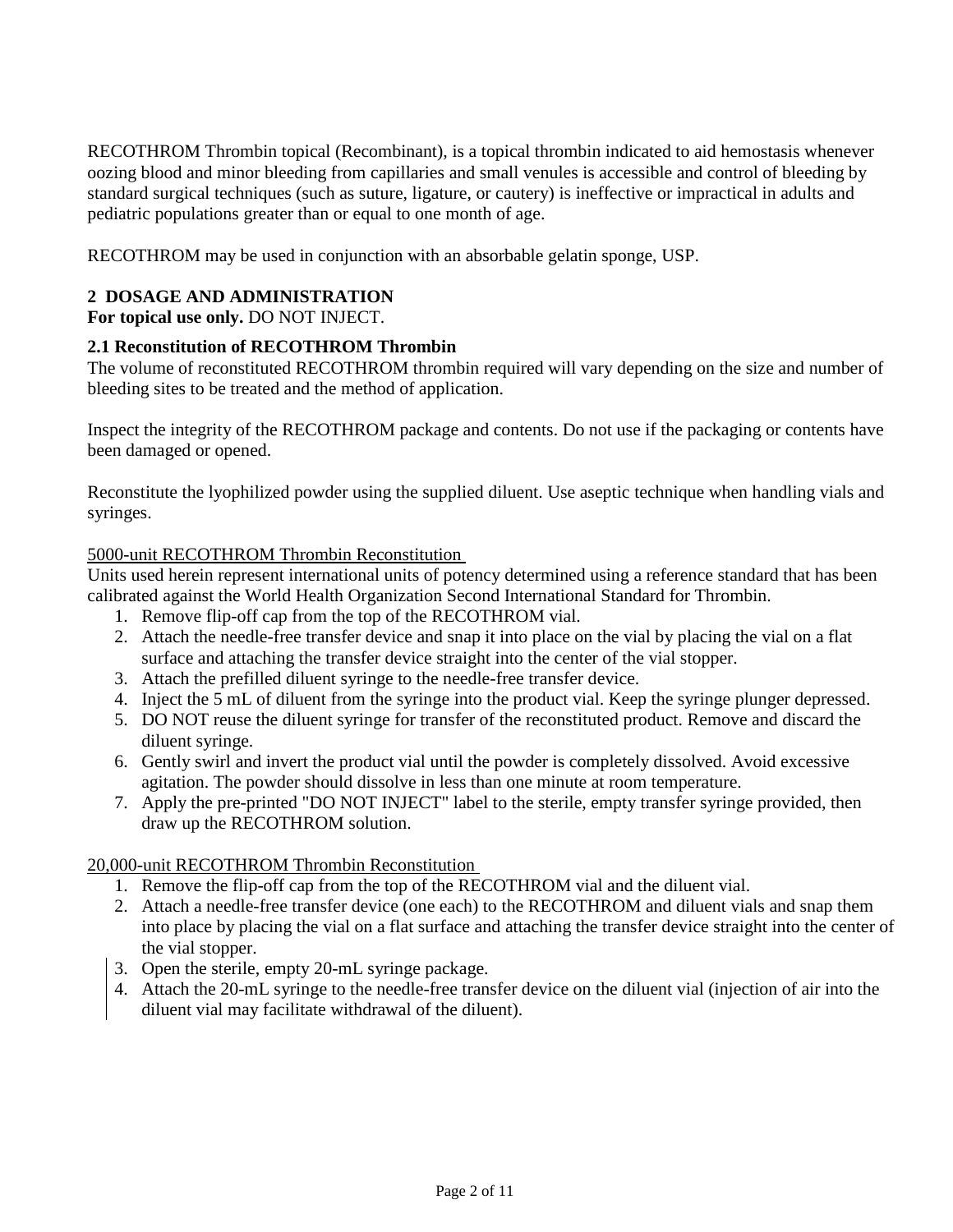- 5. Draw up 20 mL of diluent from the vial into the syringe.
- 6. Remove the diluent-filled syringe from the diluent vial and attach it to the transfer device on the RECOTHROM vial.
- 7. Transfer the 20 mL of diluent from the syringe into the RECOTHROM vial; the vacuum in the vial facilitates transfer.
- 8. Leave the syringe attached and gently swirl and invert the RECOTHROM vial until the powder is completely dissolved. Avoid excessive agitation. The powder should dissolve in less than one minute at room temperature.
- 9. Apply the pre-printed 'DO NOT INJECT' label to the syringe. Draw up the RECOTHROM solution.

# <span id="page-2-0"></span>**2.2 Application Techniques**

Topically apply RECOTHROM thrombin solution directly or in conjunction with absorbable gelatin sponge onto the bleeding site. DO NOT INJECT.

The amount required depends upon the area of tissue to be treated and the method of application.

Vials are for single use only. Discard unused contents.

## Use with Absorbable Gelatin Sponge

Refer to the absorbable gelatin sponge labeling for safety information and instructions on appropriate use.

- 1. Transfer solution from syringe to a sterile bowl or basin.
- 2. Place the desired size pieces of the absorbable gelatin sponge into the bowl containing reconstituted RECOTHROM to completely saturate the sponge(s).
- 3. Remove the saturated sponge(s) and squeeze gently to remove excess RECOTHROM.
- 4. Apply the sponge to the bleeding site in a single layer.

Use with RECOTHROM Thrombin Spray Applicator Kit

- 1. Hold the outer sealed tray, peel back the lid, and aseptically transfer the inner sealed sterile tray to the sterile field.
- 2. Open the inner tray seal and use the sterile bowl as the receptacle for reconstituted RECOTHROM solution.
- 3. Refer to Spray Applicator Kit instructions for spray pump and syringe spray assembly and use.

Use in conjunction with FLOSEAL NT Hemostatic Matrix, 5mL

1. 5000-unit RECOTHROM may be used with FLOSEAL NT Hemostatic Matrix, 5mL according to the FLOSEAL NT Hemostatic Matrix, 5mL instructions for use (IFU).

# <span id="page-2-1"></span>**3 DOSAGE FORMS AND STRENGTHS**

RECOTHROM thrombin is available as a sterile lyophilized powder in 5000- and 20,000-unit single-use vials. When reconstituted with the sterile 0.9% sodium chloride, USP provided, the powder yields a solution containing 1000 units/mL of Thrombin topical (Recombinant).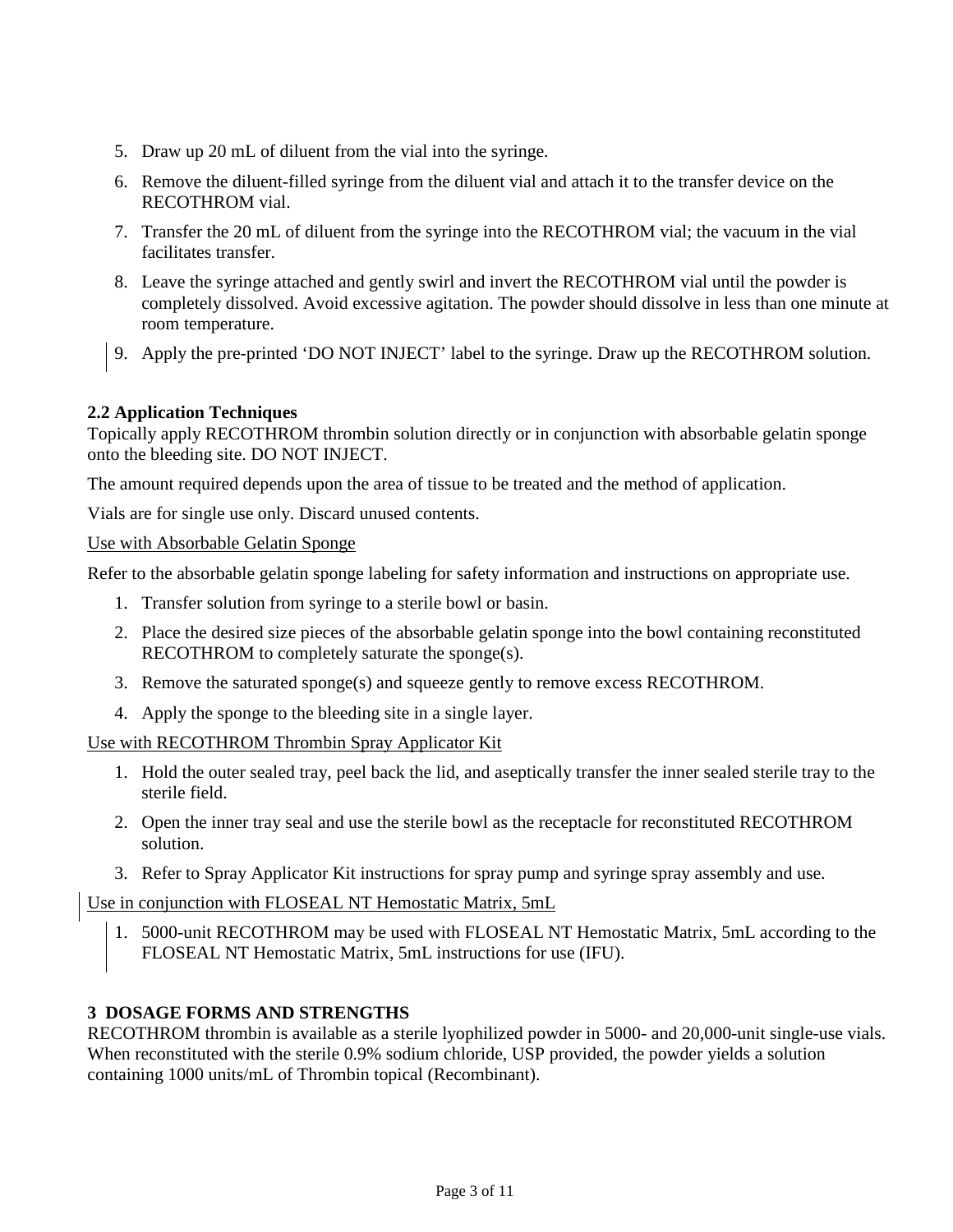# <span id="page-3-7"></span><span id="page-3-6"></span><span id="page-3-0"></span>**4 CONTRAINDICATIONS**

- Do not inject directly into the circulatory system.
- Do not use for the treatment of massive or brisk arterial bleeding.
- Do not administer to patients with a history of hypersensitivity to RECOTHROM thrombin or any components of RECOTHROM.
- Do not use in patients with known hypersensitivity to hamster proteins.

# <span id="page-3-2"></span><span id="page-3-1"></span>**5 WARNINGS AND PRECAUTIONS**

## **5.1 Thrombosis**

<span id="page-3-3"></span>RECOTHROM thrombin may cause thrombosis if it enters the circulatory system. Apply topically. DO NOT INJECT.

## **5.2 Hypersensitivity Reactions**

Hypersensitivity reactions, including anaphylaxis, may occur.

RECOTHROM thrombin is produced in a genetically modified Chinese Hamster Ovary (CHO) cell line and may contain hamster or snake proteins *[see Contraindications ([4](#page-3-6)) and Description [\(11](#page-7-6))]*.

## <span id="page-3-4"></span>**6 ADVERSE REACTIONS**

Thromboembolic adverse reactions were reported in 6% of surgical patients treated with RECOTHROM thrombin in all completed clinical trials (N=644) *[see Warnings and Precautions [\(5.1](#page-3-7))]*.

Antibody formation to RECOTHROM occurred in <1% of patients. None of the antibodies detected neutralized native human thrombin *[see Adverse Reactions ([6.2](#page-4-1))]*.

# <span id="page-3-5"></span>**6.1 Clinical Trials Experience**

Because clinical trials are conducted under widely varying conditions, adverse reaction rates observed in the clinical trials of a drug product cannot be directly compared to rates in the clinical trials of another drug and may not reflect the rates observed in clinical practice.

Clinical trials have been performed with RECOTHROM thrombin applied with absorbable gelatin sponge and applied with a spray applicator. A total of 644 patients were exposed to RECOTHROM in these studies.

## RECOTHROM Thrombin Used in Conjunction with Absorbable Gelatin Sponge

Four hundred eleven (411) patients were treated in a randomized, double-blind, controlled trial that compared RECOTHROM to bovine thrombin. Both thrombins were applied with a gelatin sponge in patients undergoing spinal surgery, hepatic resection, peripheral arterial bypass surgery, or arteriovenous graft formation for hemodialysis access.<sup>1</sup> The incidence of thromboembolic adverse reactions was similar between the RECOTHROM and bovine thrombin treatment groups (see Table 1).

| Table 1: Incidence of Adverse Reactions with RECOTHROM Thrombin and Bovine Thrombin |                  |                         |  |  |
|-------------------------------------------------------------------------------------|------------------|-------------------------|--|--|
| <b>Adverse Reaction Category</b>                                                    | <b>RECOTHROM</b> | <b>Bovine Thrombin*</b> |  |  |
|                                                                                     | $(N=205)$        | $(N=206)$               |  |  |
|                                                                                     | n(%)             | n (% )                  |  |  |
| Thromboembolic events                                                               | 11 (5%)          | 12(6%)                  |  |  |
|                                                                                     |                  |                         |  |  |

\*THROMBIN-JMI Thrombin, Topical (Bovine)

In an open-label, single-group trial (N=209), patients with documented or highly likely prior exposure to bovine thrombin within the previous three years were treated with RECOTHROM when undergoing surgeries (spinal, peripheral arterial bypass, or arteriovenous graft formation for hemodialysis access).<sup>2</sup> The incidence of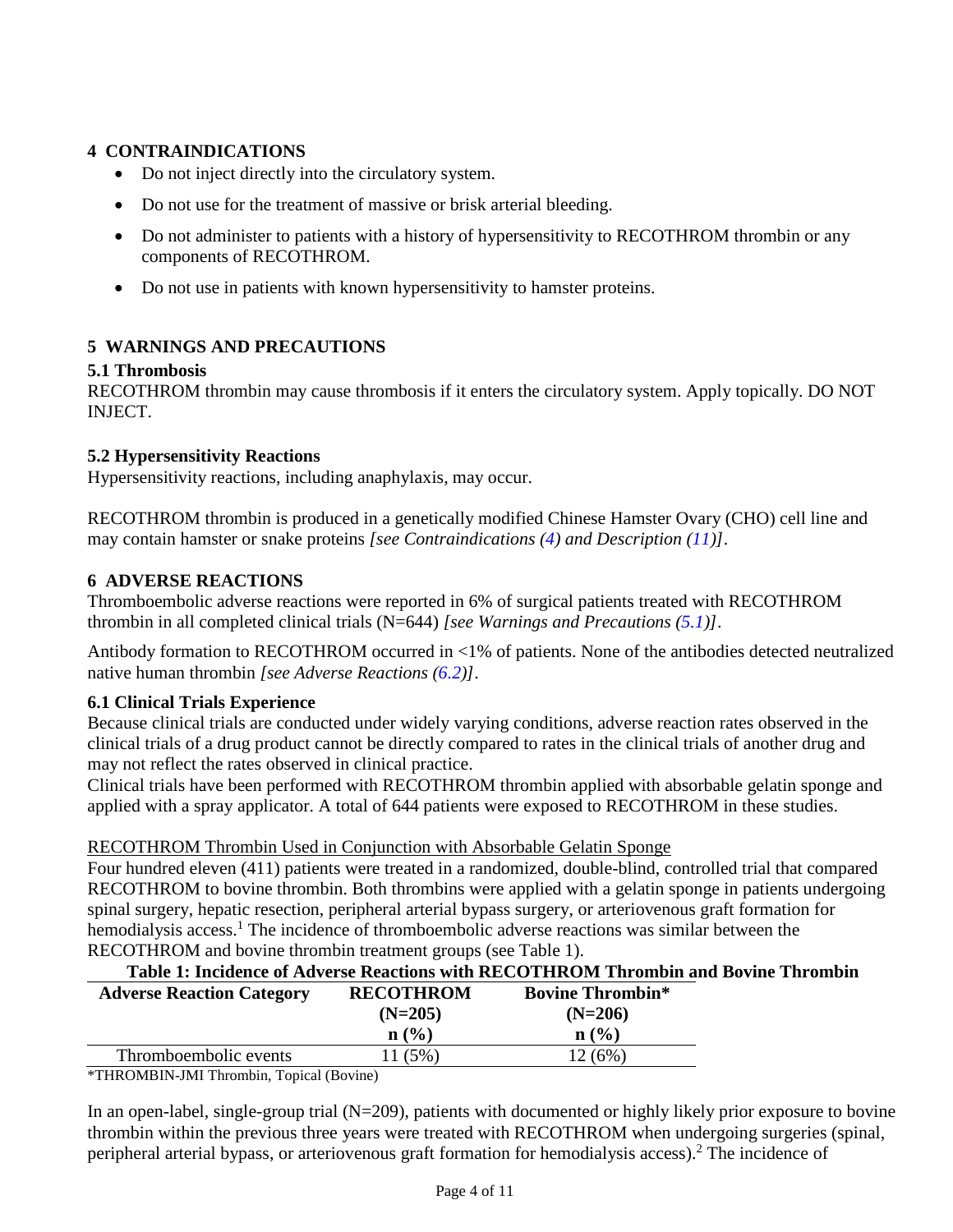<span id="page-4-1"></span>thromboembolic adverse reactions in this study was 9%.

In an open-label, single-group trial of re-exposure to RECOTHROM (N=31), patients with documented prior exposure to RECOTHROM were treated with RECOTHROM during surgery (spinal, peripheral arterial bypass, arteriovenous graft formation, or other procedures).<sup>3</sup> The incidence of thromboembolic adverse reactions in this study was 3%.

In other randomized, double-blind trials across a range of surgical settings  $(N=130)$ ; spinal surgery, hepatic resection, peripheral arterial bypass surgery, or arteriovenous graft formation for hemodialysis access), the safety of RECOTHROM (n=88 patients) was compared to placebo (RECOTHROM excipients reconstituted with sterile 0.9% sodium chloride, USP) (n=42 patients). The incidence of thromboembolic adverse reactions in this study was 5% for RECOTHROM and 12% for placebo.

## RECOTHROM Thrombin Applied with Spray Applicator

RECOTHROM was applied with a spray applicator in two open-label clinical trials: a single-group trial in adult and pediatric burn patients (N=72;  $\leq$ 16 years of age, (n=4) and  $\geq$ 17 years of age, (n=68)) treated with RECOTHROM applied to the wound excision site prior to autologous skin grafting<sup>4</sup>; and in a single-group trial in pediatric patients (one month to 17 years of age) undergoing synchronous burn wound excision and autologous skin grafting (N=30;  $\leq$ 16 years of age, (n=26);  $\geq$ 17 years of age, (n=4)).<sup>5</sup> In the first study, the incidence of thromboembolic adverse reactions was 1%. In the second study, there were no reported thromboembolic adverse reactions *[see Use in Specific Populations ([8.4](#page-5-4))]*.

## <span id="page-4-0"></span>**6.2 Immunogenicity**

The detection of antibody formation is highly dependent upon the sensitivity and specificity of the assay. The absolute immunogenicity rates reported here are difficult to compare with the results from other products due to differences in assay methodology, patient populations, and other underlying factors.

The potential for development of antibodies to RECOTHROM thrombin was evaluated in multiple clinical trials and included patients with a single exposure to RECOTHROM as well as patients who were re-exposed to RECOTHROM during a subsequent surgical procedure. Only patients with both baseline and post-treatment antibody specimens available were evaluated for the development of specific anti-RECOTHROM product antibodies, which was defined as seroconversion or a  $\geq$ 1.0 titer unit ( $\geq$ 10-fold) increase in antibody levels after study treatment. Five of 609 (0.8%; 95% CI, 0.4%-2.8%) evaluable patients developed specific anti-RECOTHROM product antibodies. None of these antibodies were found to neutralize native human thrombin. There was no difference in anti-RECOTHROM product antibody formation incidence among patients exposed to RECOTHROM applied with absorbable gelatin sponge, USP or with spray applicator.

In a clinical trial comparing RECOTHROM to bovine thrombin (N=411; n=398 antibody evaluable) for the development of specific anti-product antibodies, blood samples were collected at baseline and at Day 29 in both treatment groups and were analyzed by ELISA.<sup>1</sup> At baseline, 1.5% of RECOTHROM patients (n=3/198) had positive anti-product antibody titers compared with 5% of bovine thrombin patients (n=10/200). Of these patients, none of the RECOTHROM group and eight in the bovine thrombin group exhibited ≥1.0 titer unit (≥10-fold) increases in anti-product antibody levels after study treatment.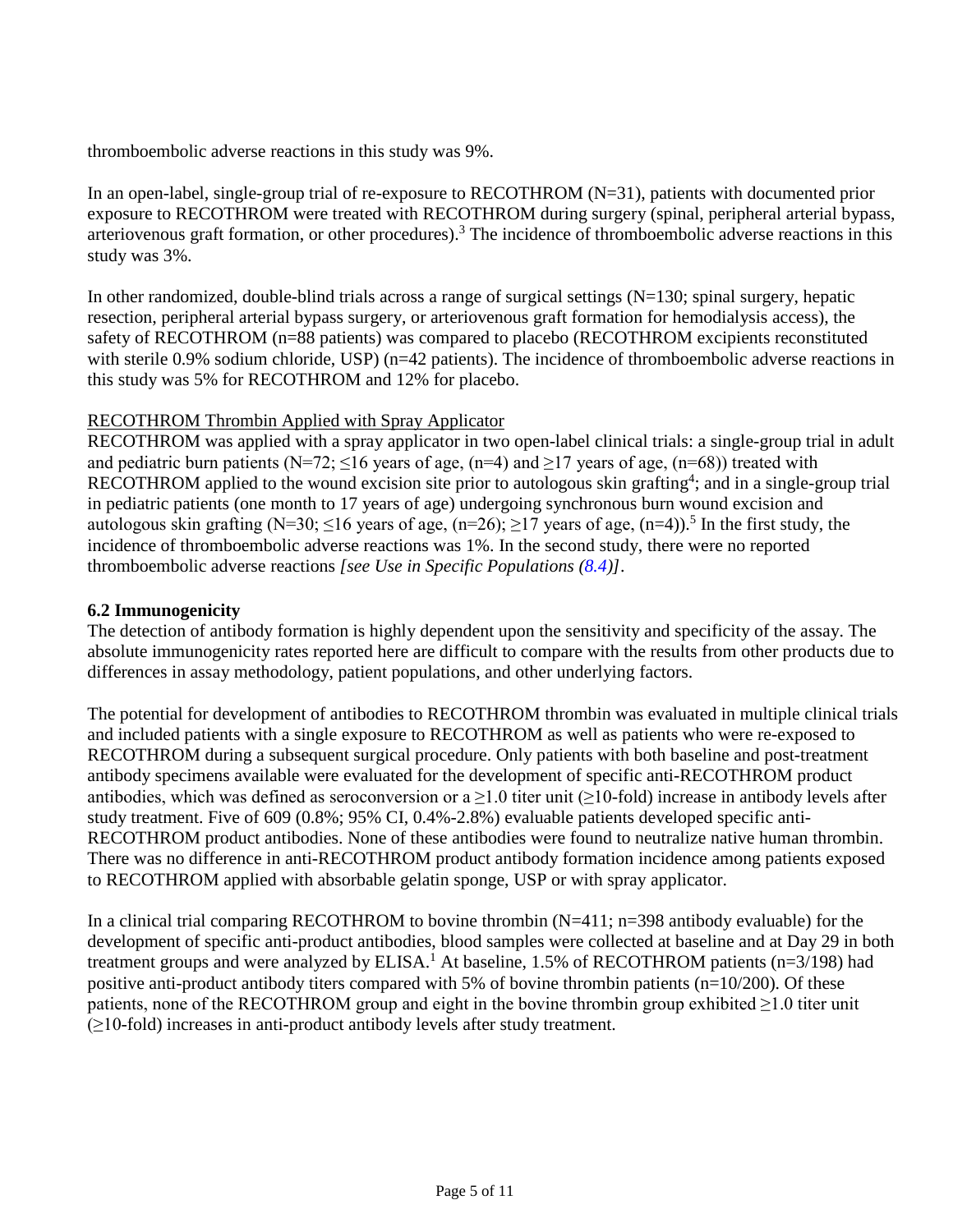<span id="page-5-4"></span>At Day 29, three of 198 (1.5%; 95% CI, 0%-4%) patients in the RECOTHROM group developed specific antiproduct antibodies (one patient also developed anti-CHO host cell protein antibodies); 43 of 200 patients in the bovine thrombin group (22%; 95% CI, 16%-28%) developed specific antibodies to bovine thrombin product. Treatment with RECOTHROM resulted in a statistically significant lower incidence of specific anti-product antibody development. Because the study was not powered to detect a difference in clinical outcomes attributable to antibody formation, no conclusions can be drawn regarding the clinical significance of the difference in antibody formation based on the results of this study. None of the antibodies in the RECOTHROM group neutralized native human thrombin. Antibodies against bovine thrombin product were not tested for neutralization of native human thrombin.

In a trial of patients with a high likelihood of prior exposure to bovine thrombin, 15.6% of patients (n=32/205) had anti-bovine thrombin product antibodies and 2% of patients (n=4/200) had anti-RECOTHROM product antibodies at baseline.<sup>2</sup> Following treatment, none of the 200 evaluable patients (patients for whom posttreatment specimens were available) developed antibodies to RECOTHROM.

In a trial of patients previously exposed to RECOTHROM, 31 patients were re-exposed to RECOTHROM during a subsequent surgery.<sup>3</sup> None of the evaluable patients ( $n=30$ ) had anti-RECOTHROM product antibodies at baseline and none developed antibodies at Day 29.

In a trial of RECOTHROM, including 26 pediatric patients (aged one month to 16 years) and four patients 17 years of age, one patient without prior thrombin exposure had pre-existing anti-RECOTHROM product antibodies at baseline.<sup>5</sup> None of the 27 evaluable patients developed anti-RECOTHROM product antibodies at Day 29.

# <span id="page-5-0"></span>**8 USE IN SPECIFIC POPULATIONS**

## <span id="page-5-1"></span>**8.1 Pregnancy**

## Risk Summary

There are no available data regarding RECOTHROM in pregnant women. No animal reproductive and developmental toxicity studies have been conducted with RECOTHROM thrombin.

In the U.S. general population, the estimated background risk of major birth defects and miscarriage in clinically recognized pregnancies is 2-4% and 15-20%, respectively.

## <span id="page-5-2"></span>**8.2 Lactation**

## Risk Summary

There is no information regarding the presence of RECOTHROM in human milk, the effects on the breastfed infant, and the effects on milk production.

The developmental and health benefits of breastfeeding should be considered along with the mother's clinical need for RECOTHROM and any potential adverse effects on the breastfed child from RECOTHROM or from underlying maternal condition.

## <span id="page-5-3"></span>**8.4 Pediatric Use**

A total of 30 pediatric patients, ages 0 to 16 years (one month to 2 years, n=10; 2 to 12 years, n=12; 12 to 16 years, n=8), were treated in clinical trials with RECOTHROM thrombin using a spray applicator to burn wound excision sites prior to autologous skin grafting. No patient experienced a thromboembolic adverse reaction. The safety of RECOTHROM in pediatric patients greater than or equal to one month of age is supported by these data and by extrapolation of efficacy from adequate and well-controlled studies of RECOTHROM in adults.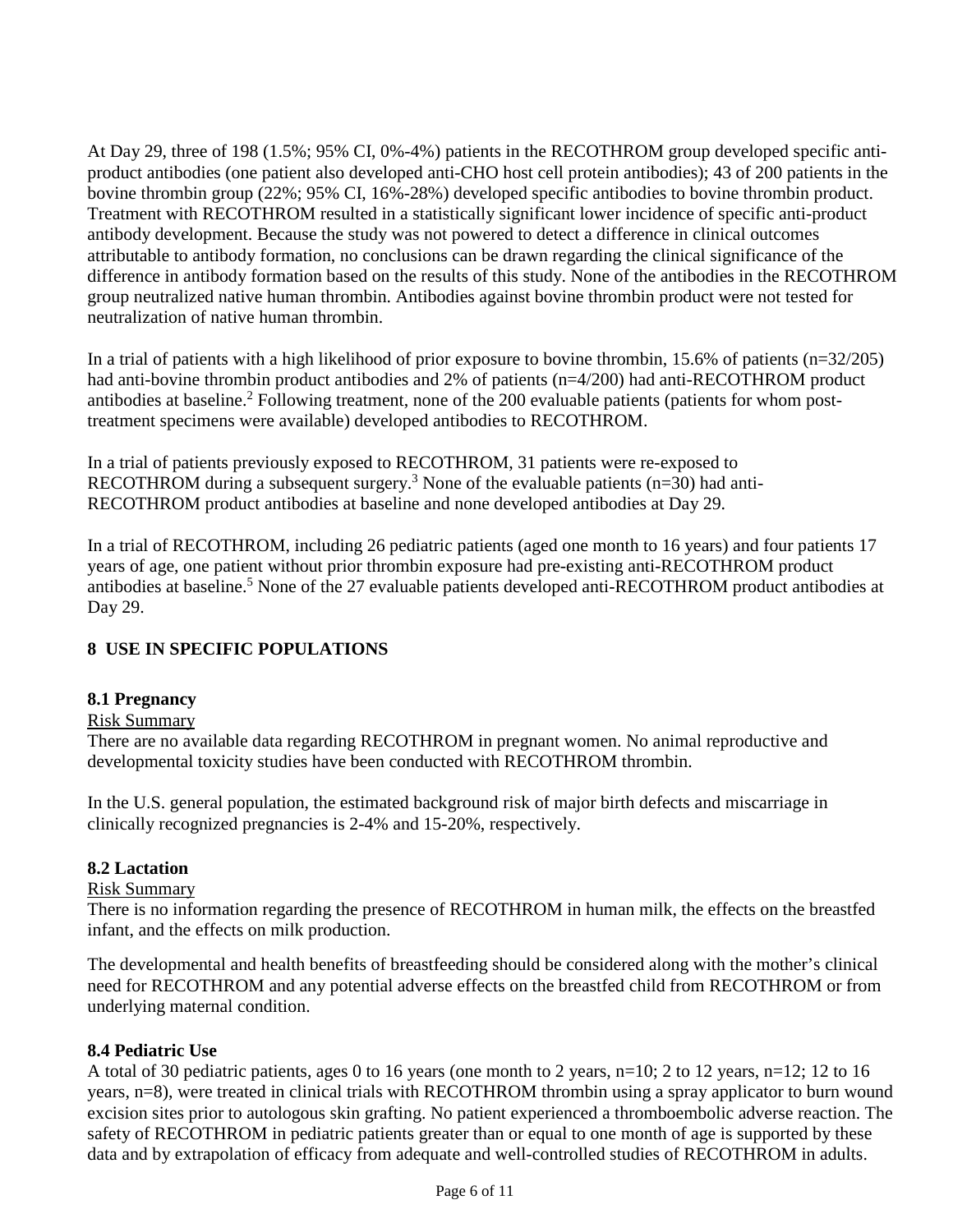<span id="page-6-0"></span>Safety and efficacy have not been established in neonates *[see Adverse Reactions [\(6\)](#page-3-7)]*.

## **8.5 Geriatric Use**

Of 644 patients in clinical studies of RECOTHROM thrombin, 36% (n=232/644) were ≥65 years old and 15% (n=95/644) were  $\geq$ 75 years old.

No differences in safety or effectiveness were observed between these patients and younger patients, and other reported clinical experience has not identified differences in responses between the elderly and younger patients, but greater sensitivity of some older individuals cannot be ruled out.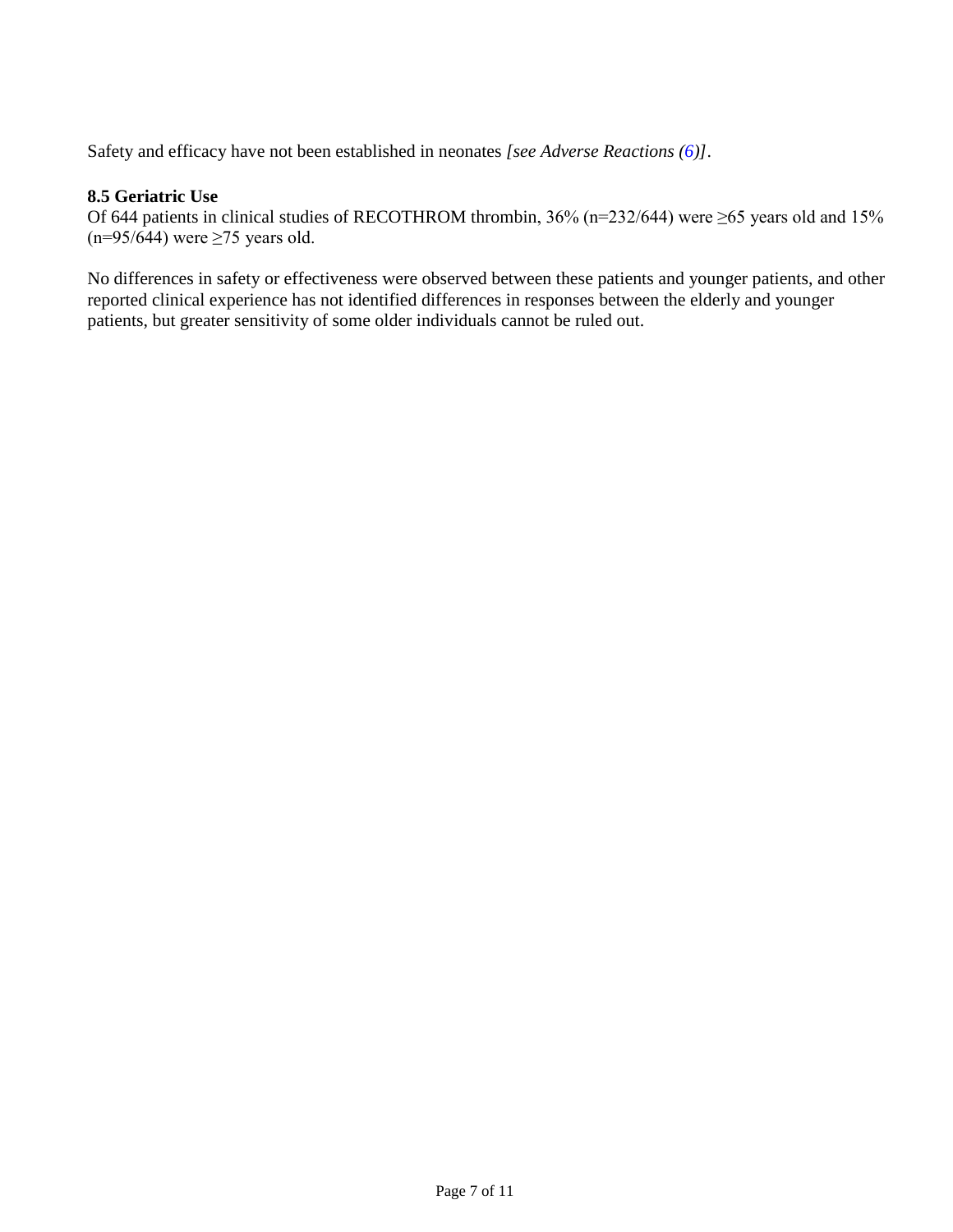# <span id="page-7-6"></span><span id="page-7-0"></span>**11 DESCRIPTION**

RECOTHROM Thrombin topical (Recombinant), is a human coagulation protein produced via recombinant DNA technology from a genetically modified CHO cell line. RECOTHROM is identical in amino acid sequence and structurally similar to naturally occurring human thrombin. RECOTHROM precursor is secreted to culture medium as single chain form that is proteolytically converted to a two-chain active form (using a protein derived from snakes) and is purified by a chromatographic process that yields a product having hemostatic activities similar to native human thrombin. The cell line used to manufacture RECOTHROM has been tested and shown to be free of known infectious agents. The cell culture process used in the manufacture of RECOTHROM employs no additives of human or animal origin. The purification process includes solventdetergent treatment and nano-filtration steps dedicated to viral clearance.

RECOTHROM is provided as a sterile, white to off-white, preservative-free, lyophilized powder in vials for reconstitution with diluent (sterile 0.9% sodium chloride, USP). Reconstitution with the provided diluent, as described *[see Dosage and Administration [\(2.1\)](#page-1-2)]*, yields a solution with a pH of 6.0 containing 1000 units/mL of recombinant thrombin for topical use. The formulated product is a clear, colorless solution upon reconstitution and contains the following excipients: histidine, mannitol, sucrose, polyethylene glycol 3350, sodium chloride, and calcium chloride dihydrate, USP.

# <span id="page-7-2"></span><span id="page-7-1"></span>**12 CLINICAL PHARMACOLOGY**

## **12.1 Mechanism of Action**

RECOTHROM Thrombin topical (Recombinant), is a specific human serine protease that promotes hemostasis and acts locally when applied topically to a site of bleeding.

RECOTHROM activates platelets and catalyzes the conversion of fibrinogen to fibrin, which are steps that are essential for blood clot formation.

# <span id="page-7-4"></span><span id="page-7-3"></span>**13 NONCLINICAL TOXICOLOGY**

# **13.1 Carcinogenesis, Mutagenesis, Impairment of Fertility**

*In vitro* cytotoxicity studies have been performed in mouse L929 fibroblast cell cultures and demonstrate a concentration-dependent effect on cell morphology. The thrombin-induced morphological changes were similar to those seen with bovine thrombin.

## <span id="page-7-5"></span>**13.2 Animal Toxicology and/or Pharmacology**

In a study in nonhuman primates, RECOTHROM thrombin was applied directly to a liver wound with an absorbable gelatin sponge, USP. In a second study, RECOTHROM was administered subcutaneously once weekly for four weeks to nonhuman primates following repeat doses of 5405 units/m<sup>2</sup>. In both studies, RECOTHROM had no effect on clinical signs, serum chemistry, coagulation parameters, or histopathology; only normal postsurgical findings were observed. No animals developed anti-RECOTHROM product antibodies in either study.

RECOTHROM was found to be non-irritating when instilled in the eyes (200 units) or applied to normal or abraded skin of rabbits (up to 1000 units/site).

To evaluate RECOTHROM inhibition and clearance from the bloodstream, radiolabeled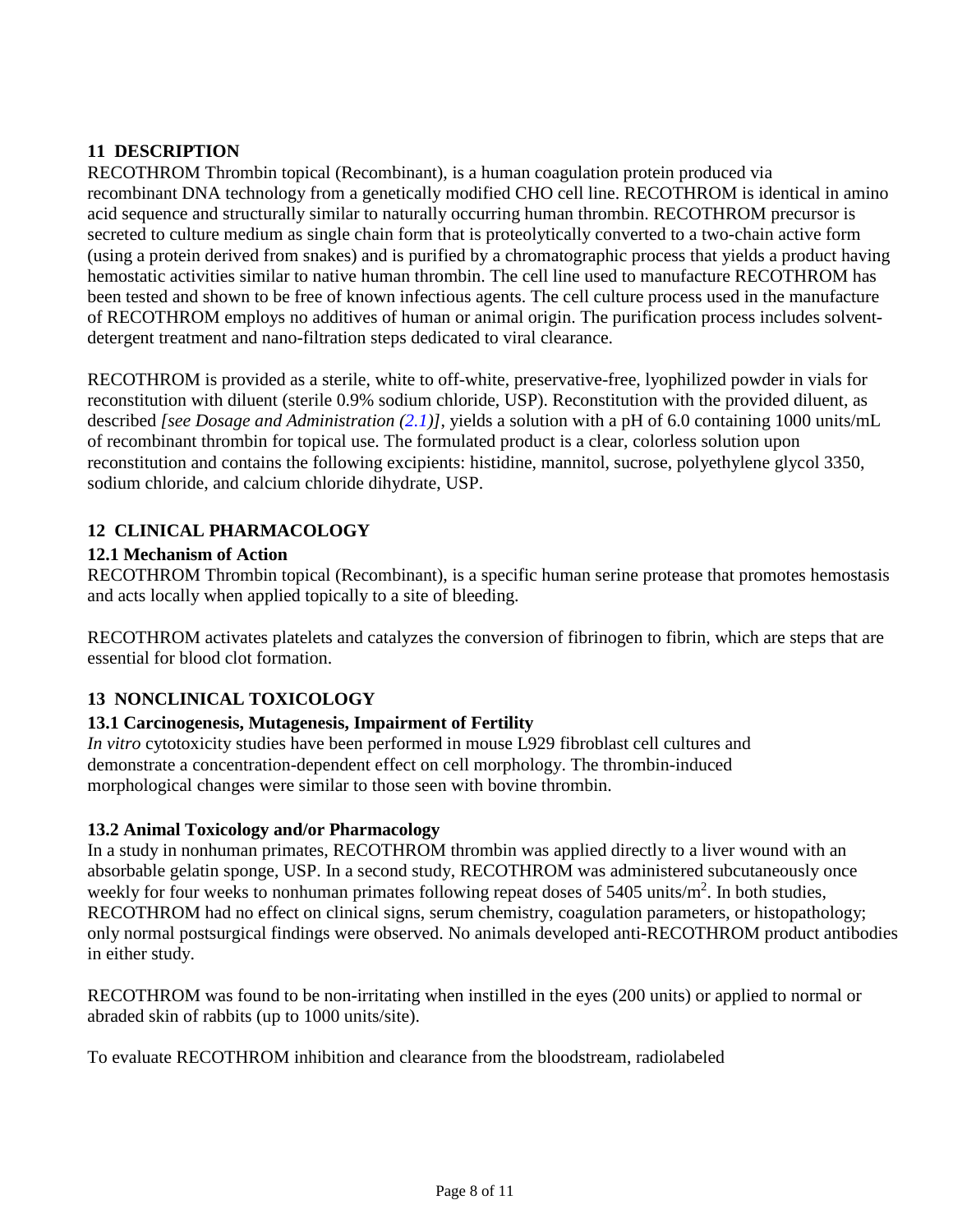RECOTHROM was administered intravenously or subcutaneously to nonhuman primates and applied with an absorbable gelatin sponge, USP, in a rabbit hepatic wound model. RECOTHROM did not circulate in the blood as free, active molecule, but was rapidly inactivated (<5 minutes) after formation of complexes with endogenous inhibitors (e.g., antithrombin III); these complexes were cleared by the liver. RECOTHROM applied with an absorbable gelatin sponge, USP, was shown to decrease time to hemostasis (TTH) when compared to saline in a rabbit hepatic wound model and rat heminephrectomy model. RECOTHROM also reduced TTH when directly applied in a porcine partial-thickness excisional skin-wound model as compared to saline control (or no treatment).

RECOTHROM applied with a gauze sponge decreased TTH in a concentration-dependent manner in both the rabbit and rat models. Concentrations of RECOTHROM >1000 units/mL were no different than 1000 units/mL while the effect of RECOTHROM diluted to a concentration of 100 units/mL on TTH was indistinguishable from placebo.

The performance of RECOTHROM mixed with gelatin matrix (FLOSEAL NT Hemostatic Matrix, 5mL) was compared to FLOSEAL Hemostatic Matrix, 5mL (human plasma-derived thrombin mixed with gelatin matrix) in a blinded nonclinical study using a heparinized porcine liver punch model of moderate to severe bleeding. The analysis demonstrated that the performance of RECOTHROM mixed with gelatin matrix was non-inferior to human plasma-derived thrombin mixed with gelatin matrix.

# <span id="page-8-0"></span>**14 CLINICAL STUDIES**

RECOTHROM thrombin was evaluated in a randomized, double-blind comparative clinical trial to bovine thrombin. Each thrombin was topically applied to bleeding sites with an absorbable gelatin sponge at a nominal concentration of 1000 units/mL.<sup>1</sup> Patients (N=411) were a heterogeneous surgical population undergoing surgery in one of four surgical settings: spinal surgery (n=122, 30%), hepatic resection (n=125, 30%), peripheral arterial bypass surgery (n=88, 21%), and arteriovenous graft formation for hemodialysis access (n=76, 18%). Patients with prior heparin-induced thrombocytopenia were excluded. Patient ages ranged from 21 to 89 years, gender was 53% male and 47% female, and the distribution by race was 68% white, 18% black or African American, and 14% other. The distribution of these characteristics was similar in both the RECOTHROM and bovine thrombin treatment groups.

The objectives of the study were to evaluate the comparative efficacy, safety, and immunogenicity of RECOTHROM and bovine thrombin in combination with an absorbable gelatin sponge as adjuncts to hemostasis in surgery. Efficacy was evaluated by the incidence of hemostasis within 10 minutes. Bleeding appropriate for evaluation was defined as mild to moderate bleeding, either on its own or remaining after brisk bleeding was controlled by standard surgical modalities. Although multiple bleeding sites could be treated, only one bleeding site per patient was selected to determine effectiveness.

Table 2 summarizes the incidence of hemostasis within 10 minutes for each treatment for the 401 efficacy evaluable patients. The incidence of hemostasis within 10 minutes was comparable for the RECOTHROM and bovine thrombin groups.

| Table 2. Hemostasis Within To Minutes |                               |                                                  |  |  |
|---------------------------------------|-------------------------------|--------------------------------------------------|--|--|
|                                       | <b>RECOTHROM</b><br>$(N=198)$ | <b>Bovine Thrombin</b> <sup>†</sup><br>$(N=203)$ |  |  |
|                                       | $(\%)$                        | $\mathcal{O}_0$                                  |  |  |
| Overall                               | 95%                           | 95%                                              |  |  |
| Spinal surgery                        | 98%                           | 98%                                              |  |  |
| Hepatic resection                     | 98%                           | 97%                                              |  |  |

### **Table 2: Hemostasis Within 10 Minutes\***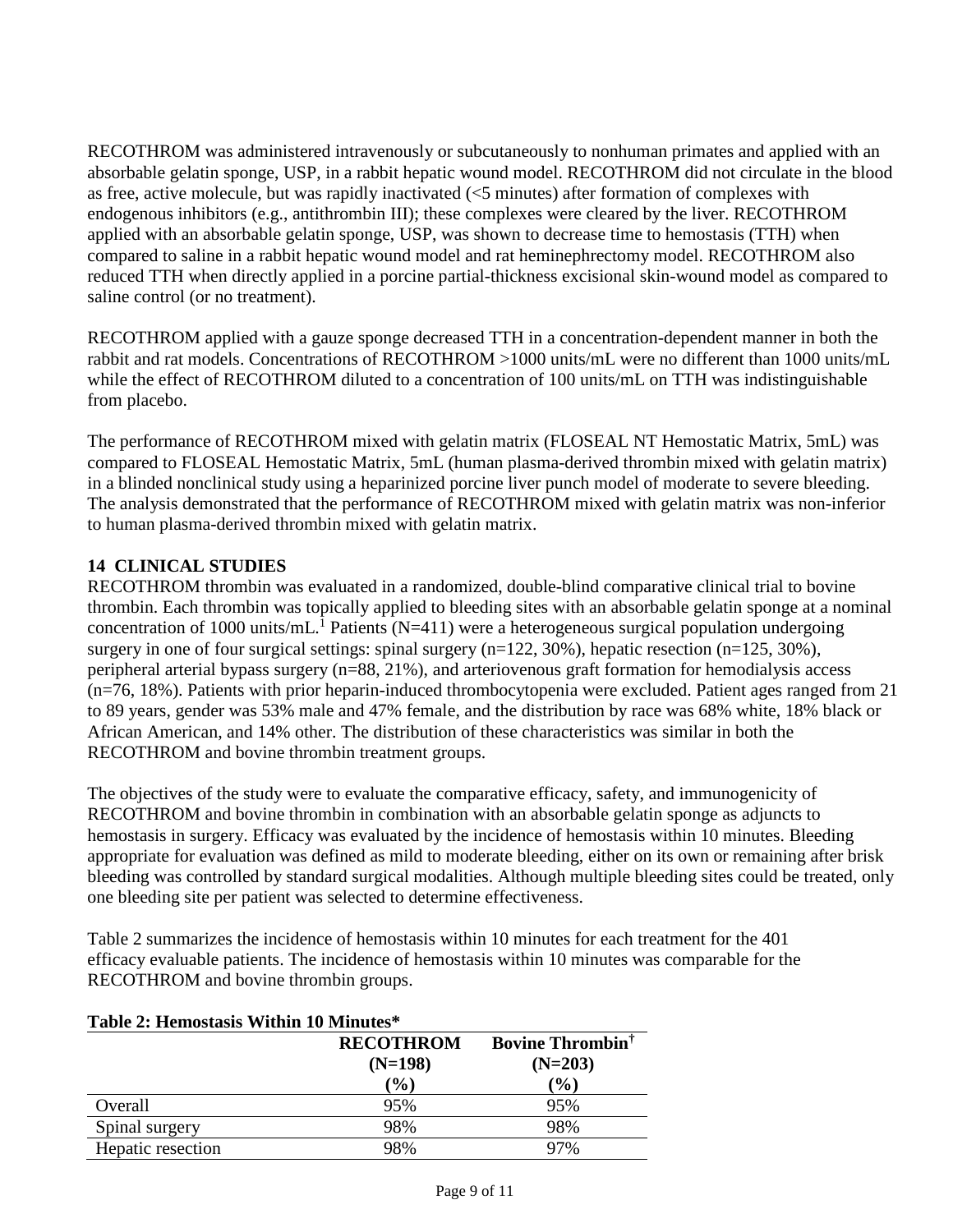| Peripheral arterial bypass    | 85% | 86% |
|-------------------------------|-----|-----|
| Arteriovenous graft formation | 97% | 97% |

**\***Evaluation of hemostasis at ≤ 10 minutes for patients treated at 1 of 4 primary TTH bleeding site types: epidural venous plexus, hepatic resection site, peripheral arterial bypass proximal anastomosis, and arteriovenous graft arterial anastomosis. † THROMBIN-JMI Thrombin, Topical (Bovine)

The percentage of patients achieving hemostasis at 1.5, 3, 6, and 10 minutes is listed in Table 3.

| <b>Table 3: Cumulative Incidence of Hemostasis Over Time</b> |                  |                         |  |  |
|--------------------------------------------------------------|------------------|-------------------------|--|--|
| <b>Time (Minutes)</b>                                        | <b>RECOTHROM</b> | <b>Bovine Thrombin*</b> |  |  |
|                                                              | $(N=198)$        | $(N=203)$               |  |  |
|                                                              | $(\%)$           | $(\%)$                  |  |  |
| 1.5                                                          | 48%              | 46%                     |  |  |
| $\overline{3}$                                               | 81%              | 72%                     |  |  |
| 6                                                            | 92%              | 88%                     |  |  |
|                                                              | 95%              | 95%                     |  |  |

<span id="page-9-0"></span>\*THROMBIN-JMI Thrombin, Topical (Bovine)

### **15 REFERENCES**

- 1. Chapman WC, Singla N, Genyk Y, et al. A phase 3, randomized, double-blind comparative study of the efficacy and safety of topical recombinant human thrombin and bovine thrombin in surgical hemostasis. J Am Coll Surg. 2007;205(2):256-265.
- 2. Singla NK, Ballard JL, Moneta G, et al. A phase 3b open-label, single-group immunogenicity and safety study of topical recombinant thrombin in surgical hemostasis. J Am Coll Surg. 2009;209(1):68-74.
- 3. Singla NK, Gasparis AP, Ballard JL, et al. Immunogenicity and safety of re-exposure to recombinant human thrombin in surgical hemostasis. J Am Coll Surg. 2011;213(6):722-727.
- 4. Greenhalgh DG, Gamelli RL, Collins J, et al. Recombinant thrombin: safety and immunogenicity in burn wound excision and grafting. J Burn Care Res. 2009;30(3):371-379.
- 5. Foster KN, Mullins RF, Greenhalgh DG, et al. Recombinant human thrombin: safety and immunogenicity in pediatric burn wound excision. J Ped Surg. 2011;46(10):1992-1999.

### <span id="page-9-1"></span>**16 HOW SUPPLIED/STORAGE AND HANDLING**

RECOTHROM Thrombin topical (Recombinant), is supplied in single-use, preservative-free vials in the following packages:

### NDC 0338-0322-01

A 5000-unit vial of RECOTHROM with a 5-mL prefilled diluent syringe (containing sterile 0.9% sodium chloride, USP), a sterile needle-free transfer device, a 5-mL sterile empty syringe, and a pre-printed label.

### NDC 0338-0326-01

A 20,000-unit vial of RECOTHROM with a 20-mL vial of diluent (containing sterile 0.9% sodium chloride, USP), 2 sterile needle-free transfer devices, a 20-mL sterile empty syringe, and a pre-printed label.

### NDC 0338-0330-01

The 20,000-unit RECOTHROM kit co-packaged with RECOTHROM Spray Applicator Kit containing a spray pump, a spray bottle, a syringe spray tip, a syringe, a bowl, and 2 blank labels.

No RECOTHROM kit components contain latex.